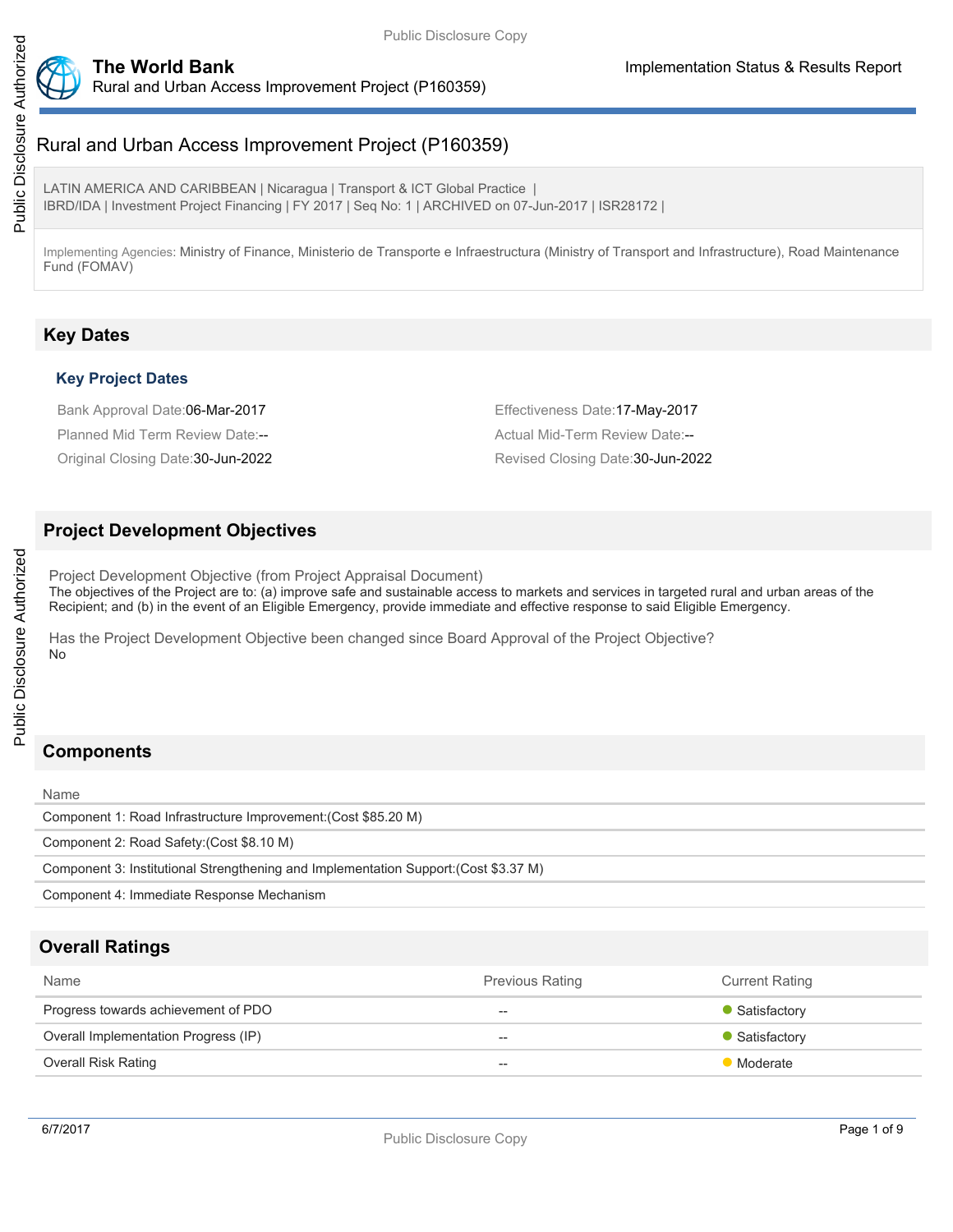

## **Implementation Status and Key Decisions**

The Project was approved on March 6, 2017, and the Financing Agreements between the Republic of Nicaragua and the World Bank were signed the same week on March 10. The Project has been declared effective on May 17, 2017, three weeks ahead of deadline, with the following effectiveness conditions fully fulfilled: (i) the Subsidiary Agreement has been executed on behalf of the Recipient and FOMAV on April 27, 2017; (ii) the Operational Manual, acceptable to the Association, has been adopted by the Recipient and FOMAV: the Manual has been approved by the Bank on May 3, 2017, and the letter confirming the adoption of the approved Manual by MTI and FOMAV has been sent to the Bank on May 10, 2017; (iii) the legal opinions to the signed Financing Agreements and the Subsidiary Agreement have been received by the Bank and found satisfactory. The implementation progress is already advancing rapidly and the project is on track towards attainment of its development objectives.

#### **Risks**

#### **Systematic Operations Risk-rating Tool**

| <b>Risk Category</b>                                            | Rating at Approval | <b>Previous Rating</b> | <b>Current Rating</b> |
|-----------------------------------------------------------------|--------------------|------------------------|-----------------------|
| <b>Political and Governance</b>                                 | • Moderate         | $-$                    | • Moderate            |
| Macroeconomic                                                   | • Moderate         | $-$                    | • Moderate            |
| Sector Strategies and Policies                                  | $\bullet$ Low      | $-$                    | $\bullet$ Low         |
| Technical Design of Project or Program                          | • Moderate         | --                     | • Moderate            |
| Institutional Capacity for Implementation and<br>Sustainability | • Substantial      | $-$                    | • Substantial         |
| Fiduciary                                                       | • Moderate         | $-$                    | • Moderate            |
| <b>Environment and Social</b>                                   | • Substantial      | $-$                    | • Substantial         |
| <b>Stakeholders</b>                                             | • Moderate         | --                     | • Moderate            |
| Other                                                           | $--$               | $-$                    | $-$                   |
| Overall                                                         | • Moderate         | --                     | • Moderate            |

#### **Results**

#### **Project Development Objective Indicators**

| ► Total travel time to access markets and services in targeted urban and rural Project areas (% reduction) (Percentage, Custom) |                 |                          |                  |                       |  |
|---------------------------------------------------------------------------------------------------------------------------------|-----------------|--------------------------|------------------|-----------------------|--|
|                                                                                                                                 | <b>Baseline</b> | Actual (Previous)        | Actual (Current) | End Target            |  |
| Value                                                                                                                           | 0.00            | --                       | --               | 30.00                 |  |
| Date                                                                                                                            | 01-Jun-2017     | $\overline{\phantom{m}}$ | --               | $30 - \frac{1}{2022}$ |  |
|                                                                                                                                 |                 |                          |                  |                       |  |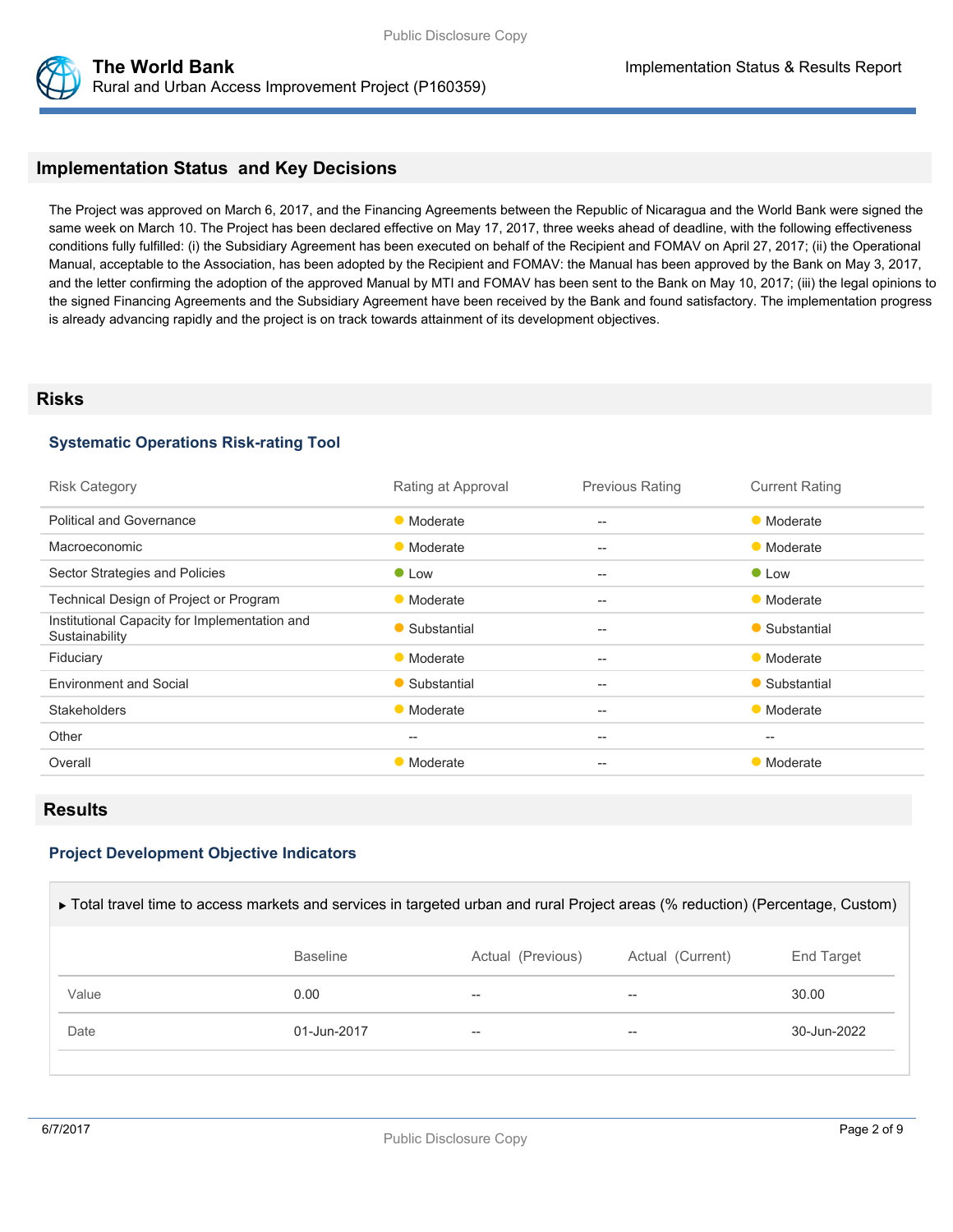

| ∡ Total travel time to access markets and services in targeted rural Project areas during rainy season (% reduction) (Percentage,<br>Custom Supplement) |                 |                   |                  |            |
|---------------------------------------------------------------------------------------------------------------------------------------------------------|-----------------|-------------------|------------------|------------|
|                                                                                                                                                         |                 |                   |                  |            |
|                                                                                                                                                         | <b>Baseline</b> | Actual (Previous) | Actual (Current) | End Target |
| Value                                                                                                                                                   | 0.00            |                   |                  | 44.00      |
|                                                                                                                                                         |                 |                   |                  |            |

| ► Share of rural population with access to an all-season road (Percentage, Custom) |                 |                                     |                  |                   |  |
|------------------------------------------------------------------------------------|-----------------|-------------------------------------|------------------|-------------------|--|
|                                                                                    | <b>Baseline</b> | Actual (Previous)                   | Actual (Current) | <b>End Target</b> |  |
| Value                                                                              | 40.00           | $\overline{\phantom{m}}$            | --               | 45.00             |  |
| Date                                                                               | 01-Jun-2017     | $\hspace{0.05cm}$ $\hspace{0.05cm}$ | --               | 30-Jun-2022       |  |
|                                                                                    |                 |                                     |                  |                   |  |

| A Number of rural people with access to an all-season road (Number, Custom Supplement) |                 |                   |                   |              |
|----------------------------------------------------------------------------------------|-----------------|-------------------|-------------------|--------------|
|                                                                                        | <b>Baseline</b> | Actual (Previous) | Actual (Current)  | End Target   |
| Value                                                                                  | 1,077,108.00    | $-$               | $\hspace{0.05cm}$ | 1,561,806.00 |

| ▶ Road traffic fatalities on selected non-rural road sections (% reduction) (Percentage, Custom) |                 |                   |                  |             |  |
|--------------------------------------------------------------------------------------------------|-----------------|-------------------|------------------|-------------|--|
|                                                                                                  | <b>Baseline</b> | Actual (Previous) | Actual (Current) | End Target  |  |
| Value                                                                                            | 0.00            | $- -$             | --               | 45.00       |  |
| Date                                                                                             | 01-Jun-2017     | --                | --               | 30-Jun-2022 |  |
|                                                                                                  |                 |                   |                  |             |  |

| Adoption of measures as recommended by the FOMAV Sustainability Study and as agreed with the WB (Yes/No, Custom) |                 |                   |                  |            |
|------------------------------------------------------------------------------------------------------------------|-----------------|-------------------|------------------|------------|
|                                                                                                                  | <b>Baseline</b> | Actual (Previous) | Actual (Current) | End Target |
| Value                                                                                                            |                 | $- -$             | --               |            |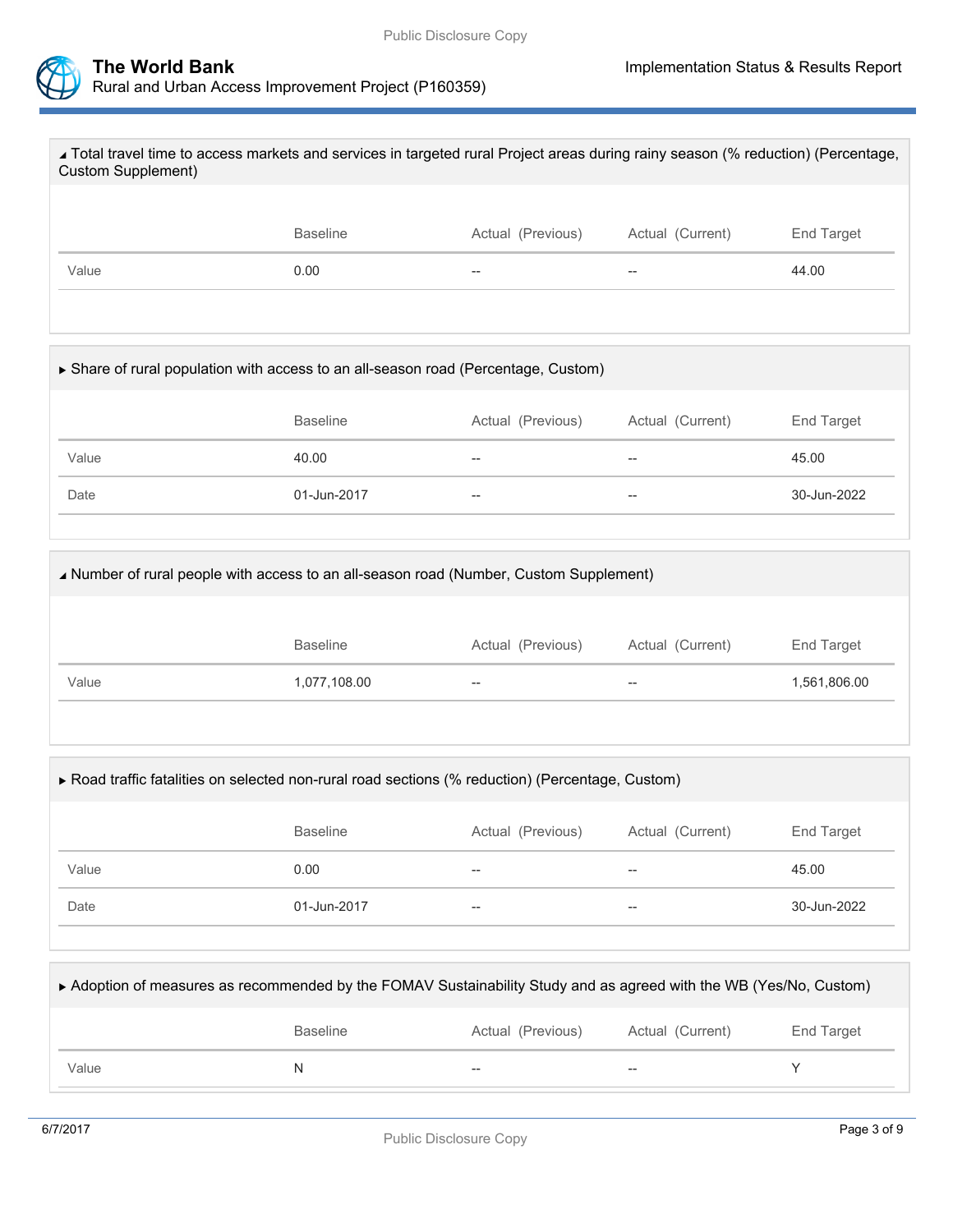



## **The World Bank Implementation Status & Results Report** Rural and Urban Access Improvement Project (P160359)

| 01-Jun-2017 | $\hspace{0.1mm}-\hspace{0.1mm}-\hspace{0.1mm}$ | $- -$ | 30-Jun-2022 |
|-------------|------------------------------------------------|-------|-------------|
|             |                                                |       |             |
|             |                                                |       |             |
|             |                                                |       |             |

#### Overall Comments

#### **Intermediate Results Indicators**

| ▶ Roads constructed, Rural (Kilometers, Custom) |                 |                   |                  |             |  |
|-------------------------------------------------|-----------------|-------------------|------------------|-------------|--|
|                                                 | <b>Baseline</b> | Actual (Previous) | Actual (Current) | End Target  |  |
| Value                                           | 0.00            | --                | $- -$            | 46.20       |  |
| Date                                            | 01-Jun-2017     | $- -$             | $- -$            | 30-Jun-2022 |  |
|                                                 |                 |                   |                  |             |  |

| ▶ Roads rehabilitated, Non-rural (Kilometers, Custom) |                 |                   |                  |             |  |
|-------------------------------------------------------|-----------------|-------------------|------------------|-------------|--|
|                                                       | <b>Baseline</b> | Actual (Previous) | Actual (Current) | End Target  |  |
| Value                                                 | 0.00            | $-$               | --               | 49.81       |  |
| Date                                                  | 01-Jun-2017     | $- -$             | $-$              | 30-Jun-2022 |  |
|                                                       |                 |                   |                  |             |  |

| ► Rural roads paved with adoquines under performace based routine maintenance (Kilometers, Custom) |                 |                   |                  |             |
|----------------------------------------------------------------------------------------------------|-----------------|-------------------|------------------|-------------|
|                                                                                                    | <b>Baseline</b> | Actual (Previous) | Actual (Current) | End Target  |
| Value                                                                                              | 0.00            | $- -$             | --               | 200.00      |
| Date                                                                                               | 01-Jun-2017     | $- -$             | $- -$            | 30-Jun-2022 |
|                                                                                                    |                 |                   |                  |             |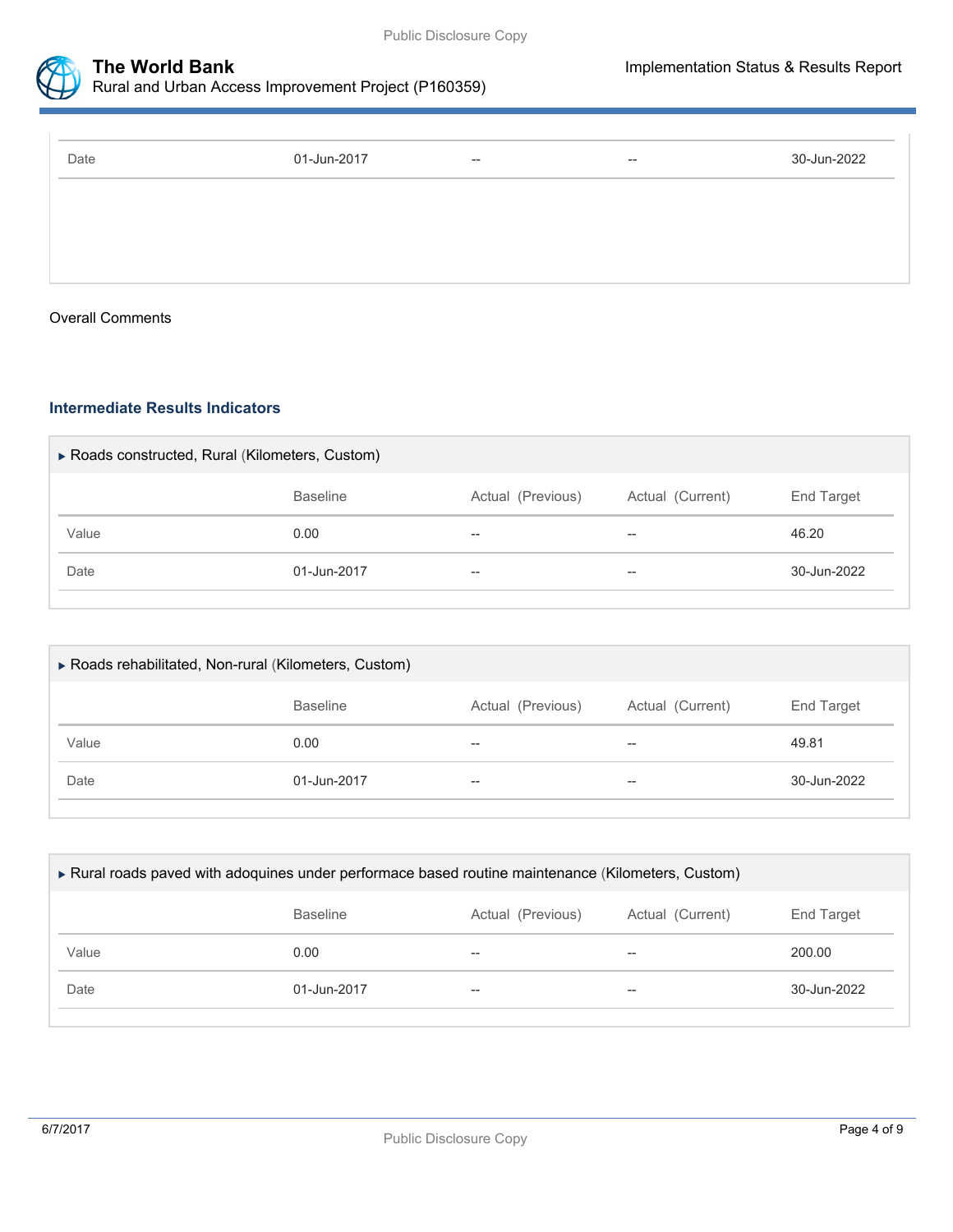



| ► Short-term employment through participation in rural road construction works, disaggregated by gender (Number, Custom) |                 |                   |                  |             |
|--------------------------------------------------------------------------------------------------------------------------|-----------------|-------------------|------------------|-------------|
|                                                                                                                          | <b>Baseline</b> | Actual (Previous) | Actual (Current) | End Target  |
| Value                                                                                                                    | 0.00            | --                | --               | 600.00      |
| Date                                                                                                                     | 01-Jun-2017     | $- -$             | $- -$            | 30-Jun-2022 |
|                                                                                                                          |                 |                   |                  |             |

| ∡ Share of women employed in short-term MCA rural road construction works (Percentage, Custom Supplement) |      |    |                                                     |       |
|-----------------------------------------------------------------------------------------------------------|------|----|-----------------------------------------------------|-------|
| <b>Baseline</b><br>Actual (Previous)<br>Actual (Current)<br>End Target                                    |      |    |                                                     |       |
| Value                                                                                                     | 0.00 | -- | $\hspace{0.05cm} -\hspace{0.05cm} -\hspace{0.05cm}$ | 30.00 |
|                                                                                                           |      |    |                                                     |       |

 Medium and long-term employment through participation in cooperatives for performance-based maintenance, disaggregated by gender (Number, Custom)

|       | <b>Baseline</b> | Actual (Previous) | Actual (Current) | End Target  |
|-------|-----------------|-------------------|------------------|-------------|
| Value | 0.00            | $- -$             | $- -$            | 50.00       |
| Date  | 01-Jun-2017     | $\hspace{0.05cm}$ | $- -$            | 30-Jun-2022 |

| ∡ Share of women employed in long-term cooperatives for performance-based maintenance. (Percentage, Custom Supplement) |                 |                   |                  |            |  |
|------------------------------------------------------------------------------------------------------------------------|-----------------|-------------------|------------------|------------|--|
|                                                                                                                        | <b>Baseline</b> | Actual (Previous) | Actual (Current) | End Target |  |
| Value                                                                                                                  | 0.00            | $- -$             | $- -$            | 30.00      |  |
|                                                                                                                        |                 |                   |                  |            |  |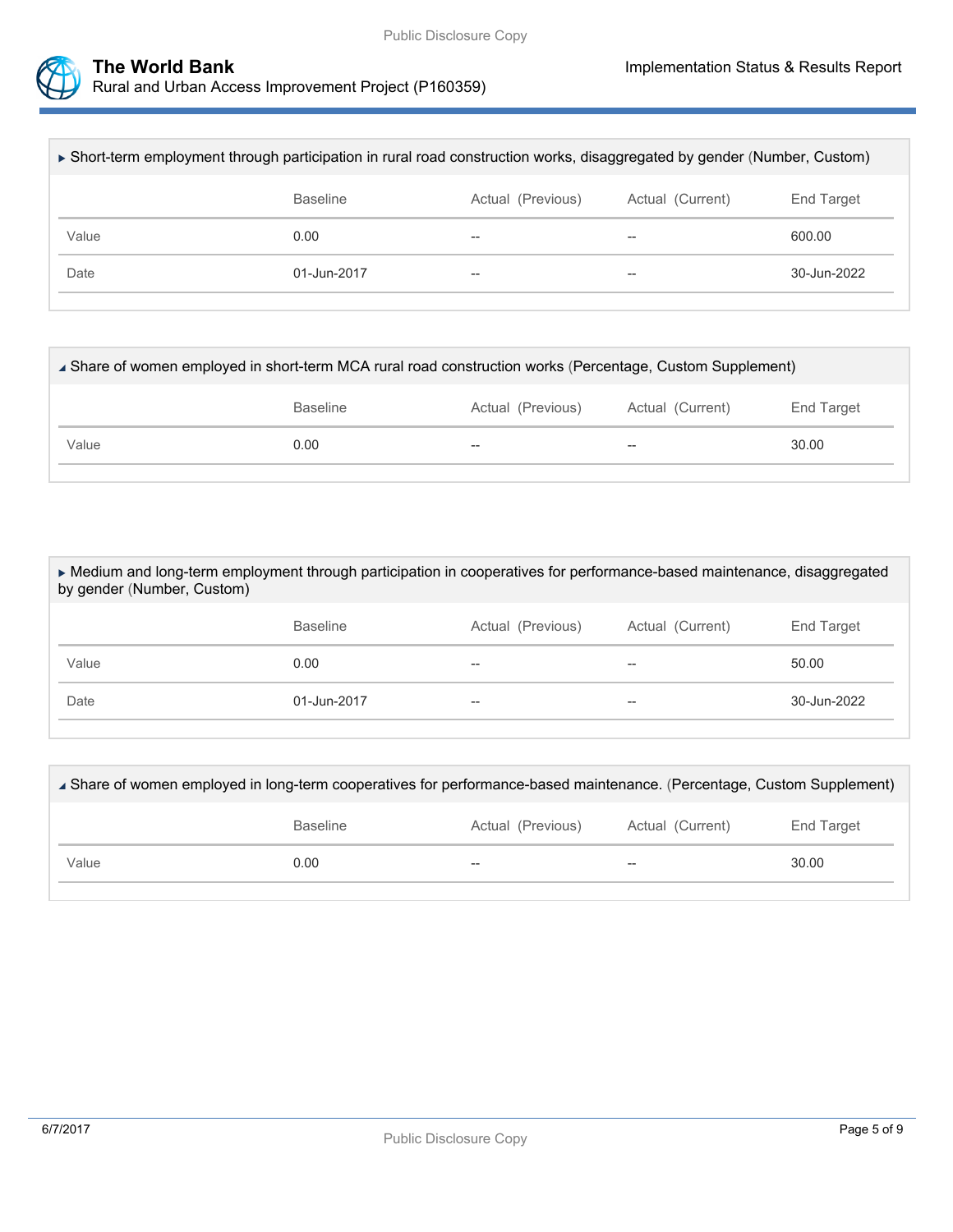



Rural and Urban Access Improvement Project (P160359)

| ▶ Direct project beneficiaries (Number, Custom) |                 |                          |                  |             |  |
|-------------------------------------------------|-----------------|--------------------------|------------------|-------------|--|
|                                                 | <b>Baseline</b> | Actual (Previous)        | Actual (Current) | End Target  |  |
| Value                                           | 0.00            | $\overline{\phantom{m}}$ | $- -$            | 370,000.00  |  |
| Date                                            | 01-Jun-2017     | $\overline{\phantom{m}}$ | $- -$            | 30-Jun-2022 |  |
|                                                 |                 |                          |                  |             |  |

| Female beneficiaries (Percentage, Custom Supplement) |                 |                   |                          |            |
|------------------------------------------------------|-----------------|-------------------|--------------------------|------------|
|                                                      | <b>Baseline</b> | Actual (Previous) | Actual (Current)         | End Target |
| Value                                                | 0.00            | $- -$             | $\overline{\phantom{a}}$ | 51.00      |
|                                                      |                 |                   |                          |            |

| Number of vulnerable spots on the road network with implemented countermeasures for climate resilience (Number, Custom) |                 |                   |                  |                       |
|-------------------------------------------------------------------------------------------------------------------------|-----------------|-------------------|------------------|-----------------------|
|                                                                                                                         | <b>Baseline</b> | Actual (Previous) | Actual (Current) | End Target            |
| Value                                                                                                                   | 0.00            | --                | --               | 7.00                  |
| Date                                                                                                                    | 01-Jun-2017     | --                | --               | $30 - \frac{1}{2022}$ |
|                                                                                                                         |                 |                   |                  |                       |

| ► Carbon emissions avoided annually (Metric ton, Custom) |                 |                   |                  |                   |  |
|----------------------------------------------------------|-----------------|-------------------|------------------|-------------------|--|
|                                                          | <b>Baseline</b> | Actual (Previous) | Actual (Current) | <b>End Target</b> |  |
| Value                                                    | 0.00            | $- -$             | $-$              | 3,133.00          |  |
| Date                                                     | 01-Jun-2017     | $- -$             | --               | 30-Jun-2022       |  |
|                                                          |                 |                   |                  |                   |  |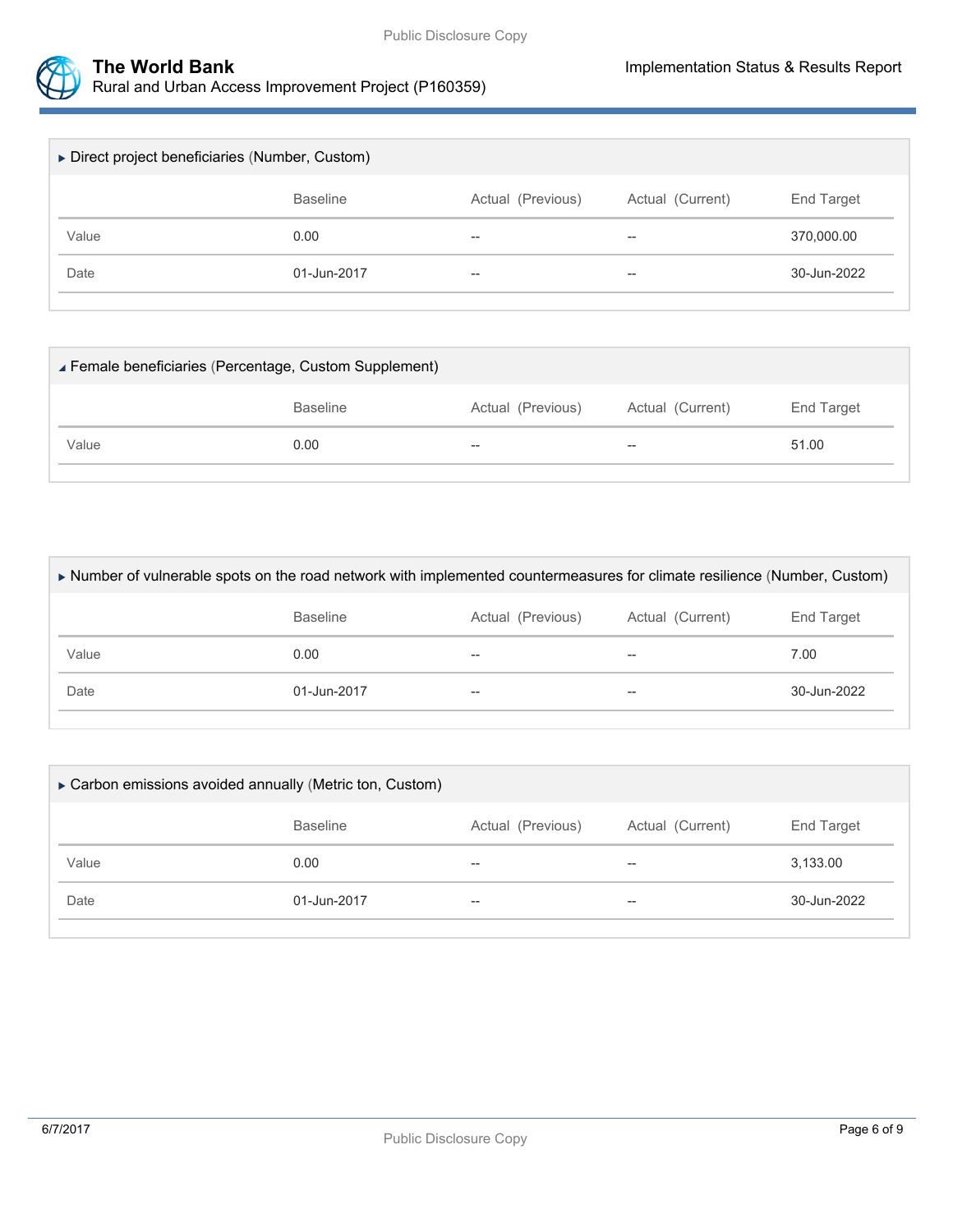

| ► Accident black spots removed on most vulnerable sections of the road network (Number, Custom) |                 |                          |                  |             |  |
|-------------------------------------------------------------------------------------------------|-----------------|--------------------------|------------------|-------------|--|
|                                                                                                 | <b>Baseline</b> | Actual (Previous)        | Actual (Current) | End Target  |  |
| Value                                                                                           | 0.00            | $- -$                    | $- -$            | 12.00       |  |
| Date                                                                                            | 01-Jun-2017     | $\overline{\phantom{m}}$ | $- -$            | 30-Jun-2022 |  |
|                                                                                                 |                 |                          |                  |             |  |

| ► Number of road safety professionals members of CONASEV trained (Number, Custom) |                 |                   |                  |             |
|-----------------------------------------------------------------------------------|-----------------|-------------------|------------------|-------------|
|                                                                                   | <b>Baseline</b> | Actual (Previous) | Actual (Current) | End Target  |
| Value                                                                             | 0.00            | $- -$             | $- -$            | 20.00       |
| Date                                                                              | 01-Jun-2017     | $- -$             | $- -$            | 30-Jun-2022 |

| ► Number of MTI and FOMAV staff receiving training under the capacity building initiatives (Number, Custom) |                 |                   |                  |             |
|-------------------------------------------------------------------------------------------------------------|-----------------|-------------------|------------------|-------------|
|                                                                                                             | <b>Baseline</b> | Actual (Previous) | Actual (Current) | End Target  |
| Value                                                                                                       | 0.00            |                   | $-$              | 25.00       |
| Date                                                                                                        | 01-Jun-2017     | --                | --               | 30-Jun-2022 |
|                                                                                                             |                 |                   |                  |             |

| A Number of MTI and FOMAV staff trained, which are female (Number, Custom Breakdown) |                 |                   |                          |                 |
|--------------------------------------------------------------------------------------|-----------------|-------------------|--------------------------|-----------------|
|                                                                                      | <b>Baseline</b> | Actual (Previous) | Actual (Current)         | End Target      |
| Value                                                                                | 0.00            | $- -$             | $- -$                    | 10.00           |
| Date                                                                                 | 01-Jun-2017     | $- -$             | $\overline{\phantom{m}}$ | $30 -$ Jun-2022 |
|                                                                                      |                 |                   |                          |                 |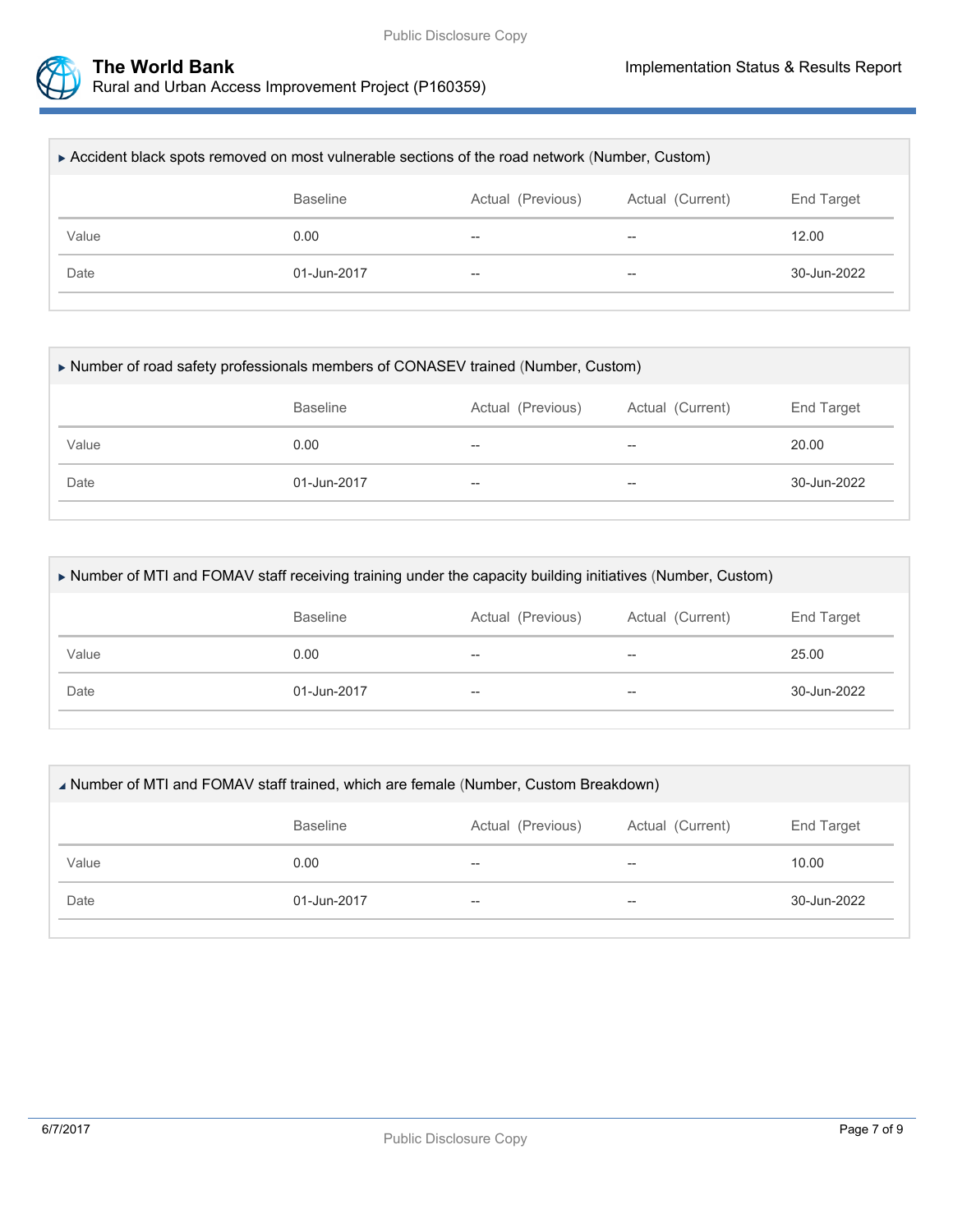

| ▶ Share of project beneficiaries surveyed and satisfied (Percentage, Custom) |                 |                          |                  |                   |  |  |
|------------------------------------------------------------------------------|-----------------|--------------------------|------------------|-------------------|--|--|
|                                                                              | <b>Baseline</b> | Actual (Previous)        | Actual (Current) | <b>End Target</b> |  |  |
| Value                                                                        | 0.00            | $\overline{\phantom{m}}$ | $-$              | 75.00             |  |  |
| Date                                                                         | 01-Jun-2017     | $\hspace{0.05cm}$        | --               | 30-Jun-2022       |  |  |
|                                                                              |                 |                          |                  |                   |  |  |

| ► Time taken to disburse funds requested by the Government for an eligible emergency (Weeks, Custom) |                 |                   |                  |             |  |  |
|------------------------------------------------------------------------------------------------------|-----------------|-------------------|------------------|-------------|--|--|
|                                                                                                      | <b>Baseline</b> | Actual (Previous) | Actual (Current) | End Target  |  |  |
| Value                                                                                                | 0.00            | $-$               | --               | 4.00        |  |  |
| Date                                                                                                 | 01-Jun-2017     | $- -$             | $- -$            | 30-Jun-2022 |  |  |
|                                                                                                      |                 |                   |                  |             |  |  |

#### Overall Comments

The project has been approved in march and has just become effective. The Baseline data is actual as of June 1, 2017.

### **Data on Financial Performance**

#### **Disbursements (by loan)**

| Project | Loan/Credit/TF | <b>Status</b> | Currency   | Original | Revised | Cancelled | <b>Disbursed</b> | Undisbursed | <b>Disbursed</b> |
|---------|----------------|---------------|------------|----------|---------|-----------|------------------|-------------|------------------|
| P160359 | IDA-59630      | Effective     | <b>USD</b> | 46.80    | 46.80   | 0.00      | 0.00             | 46.80       | $0\%$            |
| P160359 | IDA-59640      | Effective     | USD        | 50.00    | 50.00   | 0.00      | 0.13             | 49.88       | $0\%$            |

#### **Key Dates (by loan)**

| Project | Loan/Credit/TF | <b>Status</b> | Approval Date | Signing Date | <b>Effectiveness Date</b> | Orig. Closing Date | Rev. Closing Date |
|---------|----------------|---------------|---------------|--------------|---------------------------|--------------------|-------------------|
| P160359 | IDA-59630      | Effective     | 06-Mar-2017   | 10-Mar-2017  | 17-May-2017               | 30-Jun-2022        | 30-Jun-2022       |
| P160359 | IDA-59640      | Effective     | 06-Mar-2017   | 10-Mar-2017  | 17-Mav-2017               | 30-Jun-2022        | 30-Jun-2022       |

#### **Cumulative Disbursements**